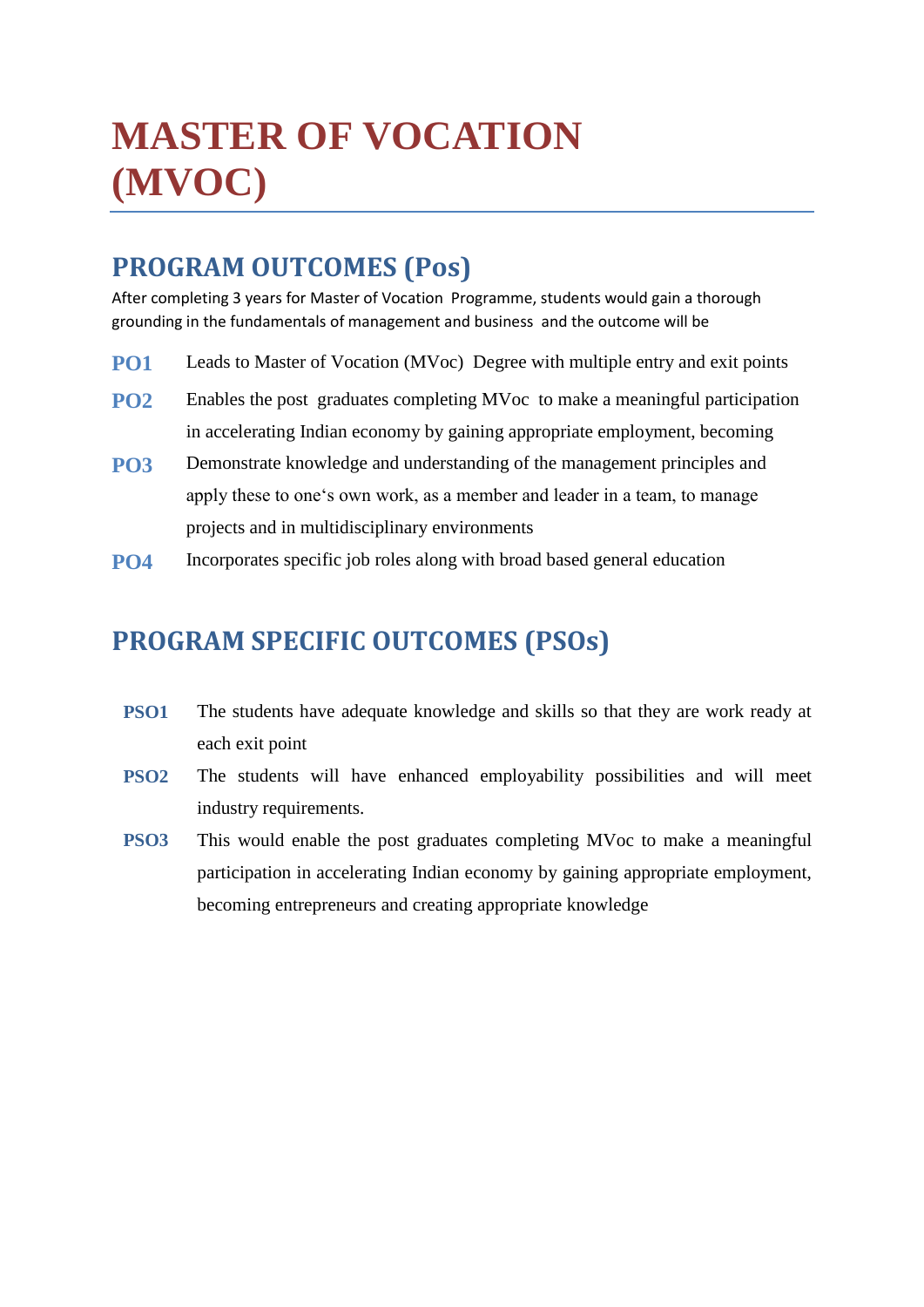# **MASTER OF VOCATION (MVOC) (SEMESTER-I)**

# **PB01IFMG01 ACCOUNTING FOR INSURANCE**

- CO1 Understand the Service Sector Economic Development in Different Waves , Pre and Post Industrial society - Growth of services - Urbanization, Women in the workforce - National Specialization, international Specialization , State of Services - Services failures: Reasons, Need of Marketing, Paradigm shift
- CO2 Understand the Meaning, Product, goods, services, Characteristics of Service-Intangibility, Inseparability, variability, Perishability, Managerial challenges - Summing Up
- CO3 Understand need to know Customer, Customer as a decision maker, The decision-making perspective, Service buying, consumer decision process, Consumer expectation, Zone of Tolerance
- CO4 Understand Commoditization, Strategy for Differentiation, Customer analysis, Segment identification, Customer Benefit and Motivation

## **PB01IFMG02 MARKETING OF INSURANCE SERVICES**

- CO1 Understand the Field of Services particularly in case of the service Economy, Economic Development in Different Waves, Growth of services and National Specialization, international Specialization and State of Services
- CO2 Understand the nature of services, Characteristics of Service and Managerial challenges
- CO3 Learn the Service Customer Behaviour, Need to know Customer, customer purchase involve risk and Consumer expectation
- CO4 Learn the Market Analysis, Commoditization, Strategy for Differentiation, Motivation grouping and Competitor analysis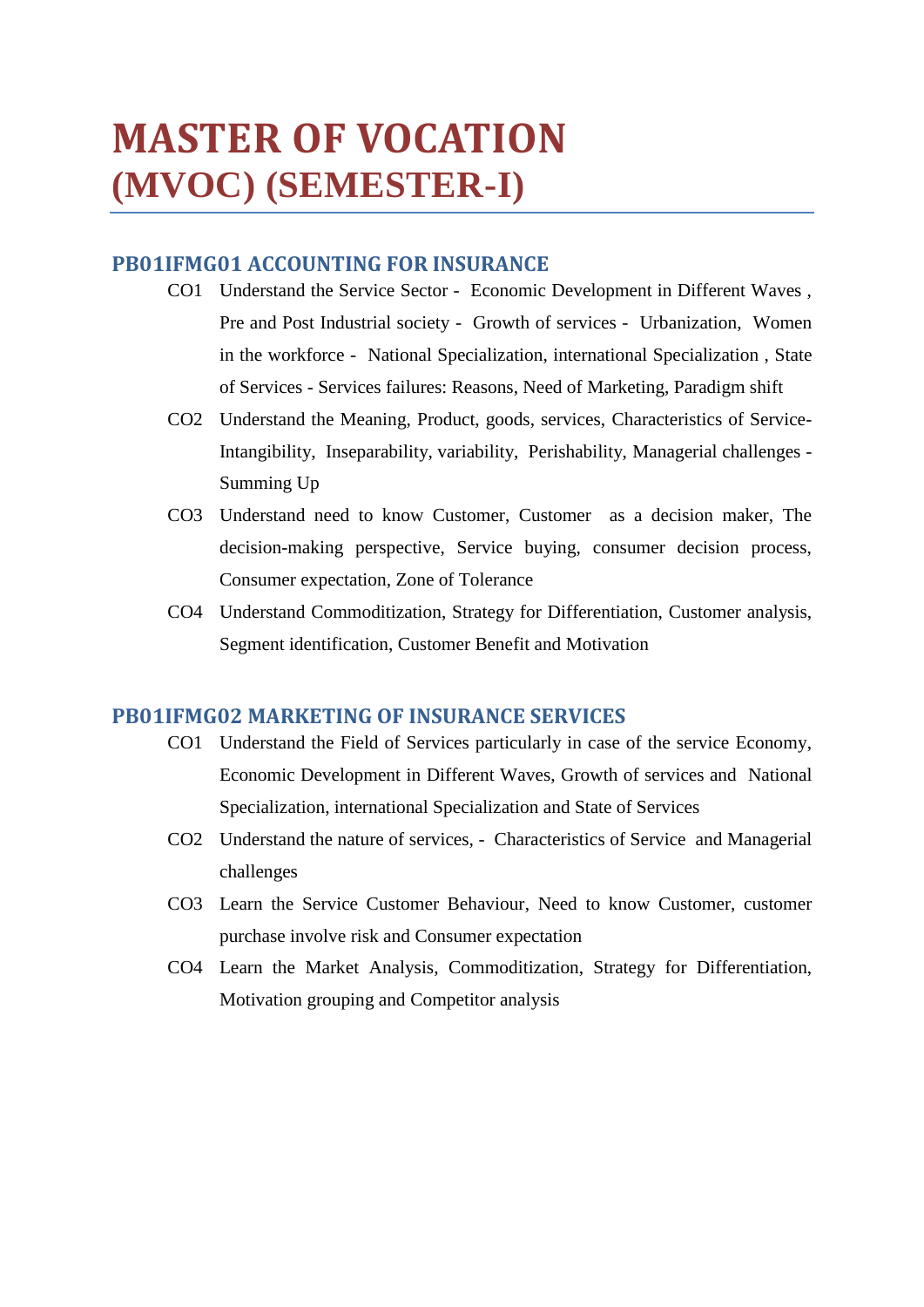#### **PB01IFMG03 REGULATIONS FOR INSURANCE SECTOR**

- CO1 Study the Regulation of the Insurance Industry
- CO2 Gain knowledge on Insurance is a contract of indemnity, personal contract, unilateral contract, conditional contract, contract of adhesion, aleatory contract
- CO3 Gain knowledge regarding the actuarial basis of life insurance, Life insurance premium computation, Reserves on life insurance policies
- CO4 Understand the Life Insurance Contract General Provision, Inception of the life insurance contract, Misstatement of age clause, grace period, Reinstatement, Suicide Clause, Aviation Exclusion, War Clause, Settlement Option

#### **PB01IFMS01 RISK MANAGEMENT AND INSURANCE**

- CO1 Understanding Risk, Types of risk facing businesses and individuals, Risk management, Risk management process, Methods of Risk management, Objectives, Business risk management, Risk identification and measurement, Pooling arrangements and diversification of risk.
- CO2 Understand Risk aversion and demand for insurance, by individuals, by corporations- Insurability of risk, contractual provisions, Legal doctrine, Loss control, Risk retention and reduction decisions.
- CO3 Understand Insurer Insolvencies, Solvency Rating, Regulatory Monitoring of Insurer Insolvency Risk, Restriction on Insurers 'Capital and Assets State Guaranty System'
- CO4 Understand Insurance Costs and fair premium Expected Claim cost Investment income and the timing of claim payment - Administrative Cost - Profit Loading - Capital shocks and underwriting cycle - Price regulation

#### **PB01IFMS02 INFORMATION TECHNOLOGY IN INSURANCE**

- CO1 Understand the Local Area Network and Telephone Everywhere
- CO2 Understand the Broadband and Wireless Access
- CO3 Understand the Functionalities of Electronic Mail
- CO4 Understand the Functionalities and Browsing the WWW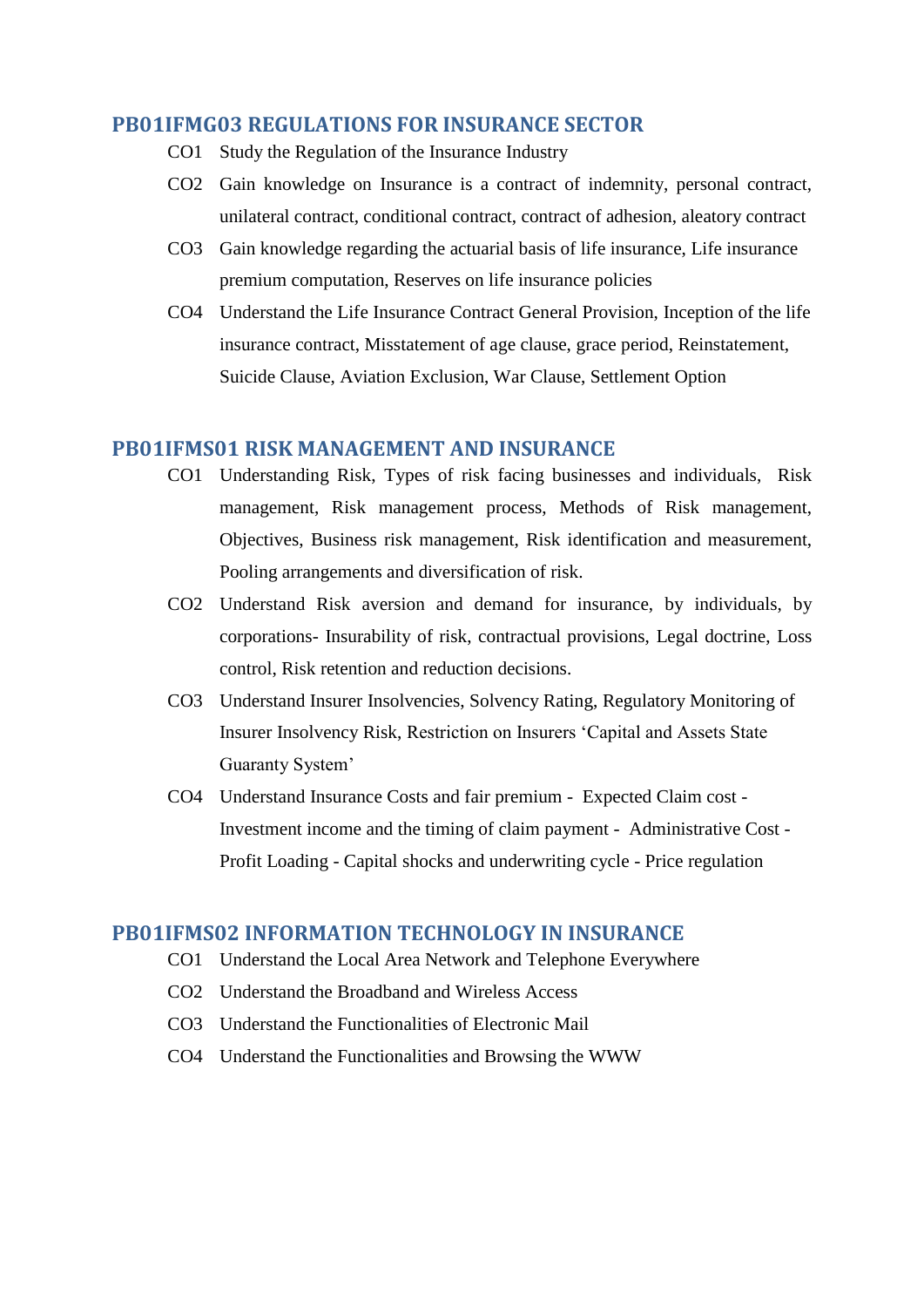# **MASTER OF VOCATION (MVOC) (SEMESTER-II)**

### **PB02IFMG01 STRATEGIC FINANCIAL MANAGEMENT**

- CO1 Enable the students to calculate common investment criteria and project cash flows associated with corporate project evaluation
- CO2 Help the students know how to apply measures of cost of capital and financial leverage to form long term financial policies for business.
- CO3 Develop critical thinking and problems solving competencies at both individual and group levels

#### **PB02IFMG02 REGULATIONS OF FINANCIAL MARKETS & SERVICES**

- CO1 Describe and learn the role of regulatory bodies in regulating how banks manage their capital
- CO2 Describe and understand the types of equity securities that companies can use to raise equity capital and how these securities can be listed and traded on the Stock Exchange.
- CO3 Apply different company valuation techniques to determine share prices.
- CO4 Describe the factors that determine the pricing of derivative instruments. Possess the ability to discuss and write about the links between the theory of financial markets and the reports in the financial press

#### **PB02IFMG03 INDIAN INSURANCE SECTOR**

- CO1 Introduction, Insurance industry in India, Essentials of life insurance contract Essentials of general insurance contract
- CO2 Indian life insurance changing market structure and emerging opportunities
- CO3 Introduction Strategic issues in investment management in life insurance companies
- CO4 Introduction Governance through regulations , supervision and risk capital Business ethics and life insurance selling : best practices and market conduct and Corporate governance and life insurance – corporate social responsibility and life insurance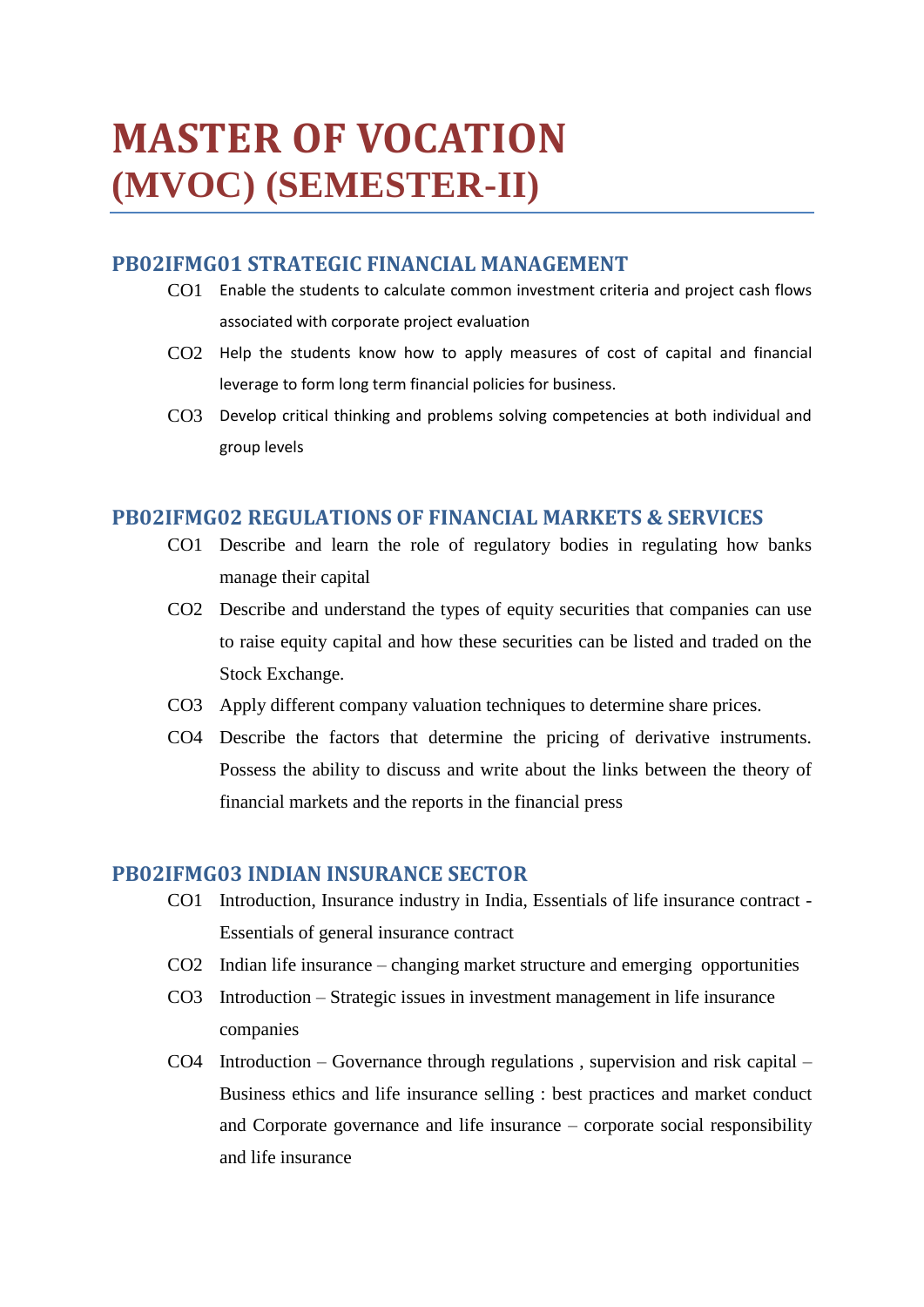#### **PB02IFMS01 FUNDAMENTALS OF E COMMERCE**

- CO1 Learn the history of E commerce, Benefits and limitations of E commerce , Electronic marketing process, Driving forces of E Commerce, new world of business, Business pressures, organizational responses, Business process reengineering, Impact of E commerce : everything will be changed
- CO2 Understand the overview of E marketing structure, Electronic intermediaries, Reactive electronic department stores, regional shopping service, procedure for internet shopping, the consumer's perspective
- CO3 Helpful to gain knowledge on building customer relationships, the consumer behavior model, Personal characteristics and the demographics of internet surfers, Consumer purchasing decision making, one to one and relationship marketing, Delivering customer service in cyberspace, Market research for E commerce
- CO4 Understand the ordering journals electronically Broker based services Travel and tourism services – Employment placement and the job market – Real estate: From virtual realtors to virtual reality – Trading stocks online – Cyberbanking and personal finance – Auctions : From theory to practice

#### **PB02IFMS02 INSURANCE OF BUSINESS INTERRUPTION**

- CO1 Students will be able to understand the Business Interruption (BI) Insurance, Physical loss or damage to the Property at the premises described, policy covers to Individuals, Groups, professionals and business of all kinds.
- CO2 Students can gain insight on Suppliers, Interruption by civil or military authority and Ingress/Egress.
- CO3 They will learn Service Interruption, Utility services, off premises utility equipments , Extensions of scover, Highly Protected Risk, earning lost, Manuscript policies and broadcast policies
- CO4 Understand the Financial aspects of BI Insurance, Method of assessing exposure, estimated maximum loss, Bases of fixing sum Insured and limits of indemnity, estimating and reserving claims, Extra expenses, reimbursement of lost profit, theft – other business risks.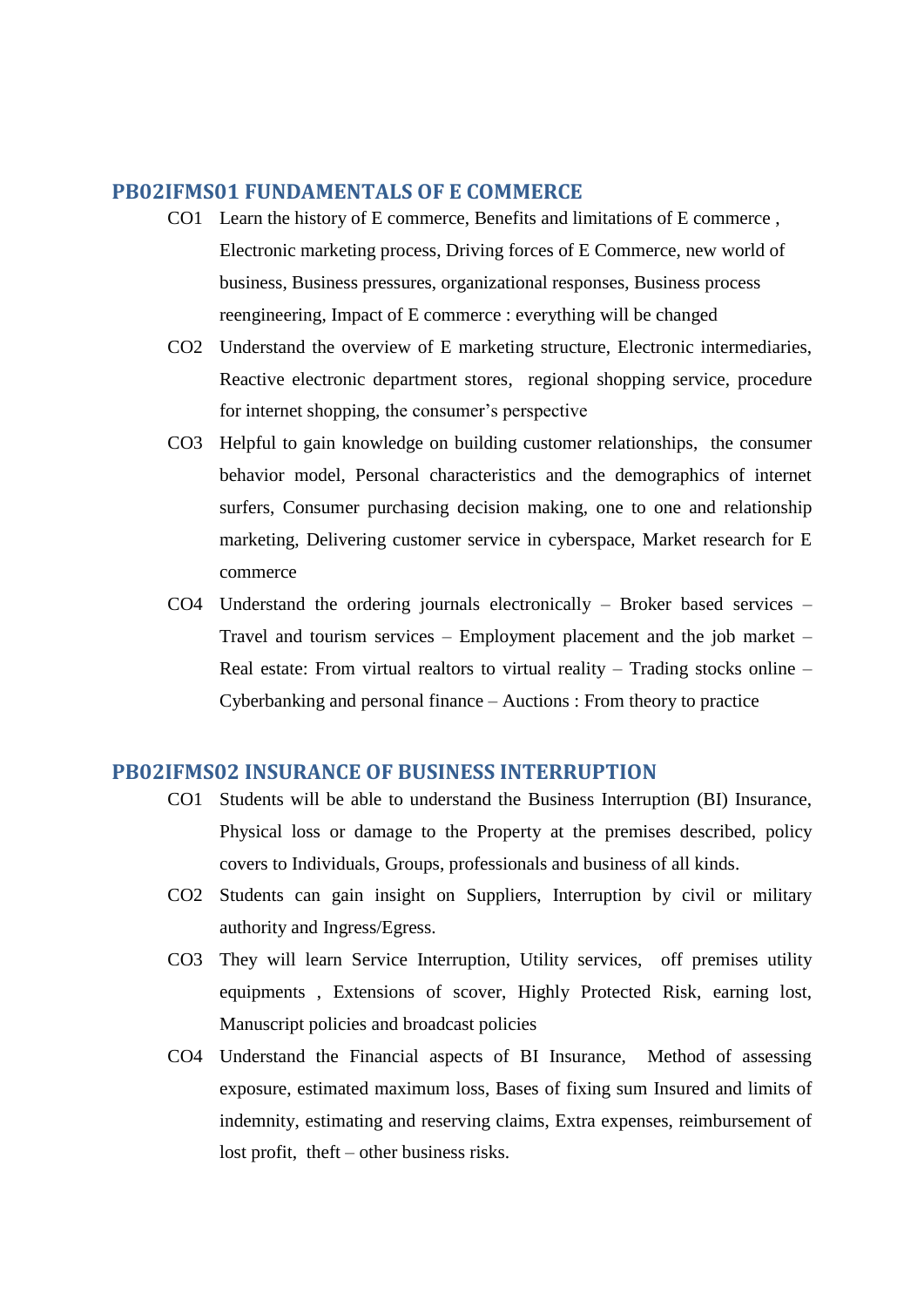# **MASTER OF VOCATION (MVOC) (SEMESTER-III)**

## **PB03IFMG01 BASICS OF LIFE INSURANCE**

- CO1 Understand the Life Insurance- meaning, purpose and need, uses, and its role in financial planning. Human Life value- meaning and valuing it.Assessing life insurance requirements-methods. Stages in life and the amount of insurance required.
- CO2 Understand the Policy Form, Contents of a typical life insurance policy-Conditions and privileges-free look period, payment of premium, grace days, auto cover, forfeiture, proof of age, suicide, revival of lapsed policy, non-forfeiture regulations, indisputable policy assignment and trade in policies, nomination, travel, residence and occupation, and other restrictive conditions. Policy as property- attachable or not
- CO3 Understand the Conventional Policies, Main types of life insurance contract. Whole life, endowment and money back. Joint lives and partnership. Simple annuities, trust, employee and group. Policies for women and children.Social security policies.Single versus regular premium policies
- CO4 Understand the Contemporary and special Policies, Contemporary, term, meaning, features, benefits and types. Linked Polices(ULIP'S)- meaning, features, merits, demerits, types and their current regulations. ULIP annuities and their regulations. Variable life policies.Special Policies- credit, differently abled person and for others.

#### **PB03IFMG02 BASICS OF GENERAL INSURANCE**

- CO1 Learn about the insurance market and organizational structure, types of insurances & their scopes, rules and regulations, objective of underwriting
- CO2 Understand the various forms in use, policy forms and their construction, parts, terms/conditions, exclusions, clauses, memos and warranties; premium payment regulations, claim procedure & management
- CO3 Help in understanding Rural Social and Micro Insurance- their meaning and importance. Insurers' obligations towards rural and social sectors. Rural market- opportunities and challenges. Rural and micro products, Micro Insurance Regulations
- CO4 Help to learn Personal Accident and Travel Insurance. Personal Accident Policy- special features, as well a sickness policy, an accident, coverage,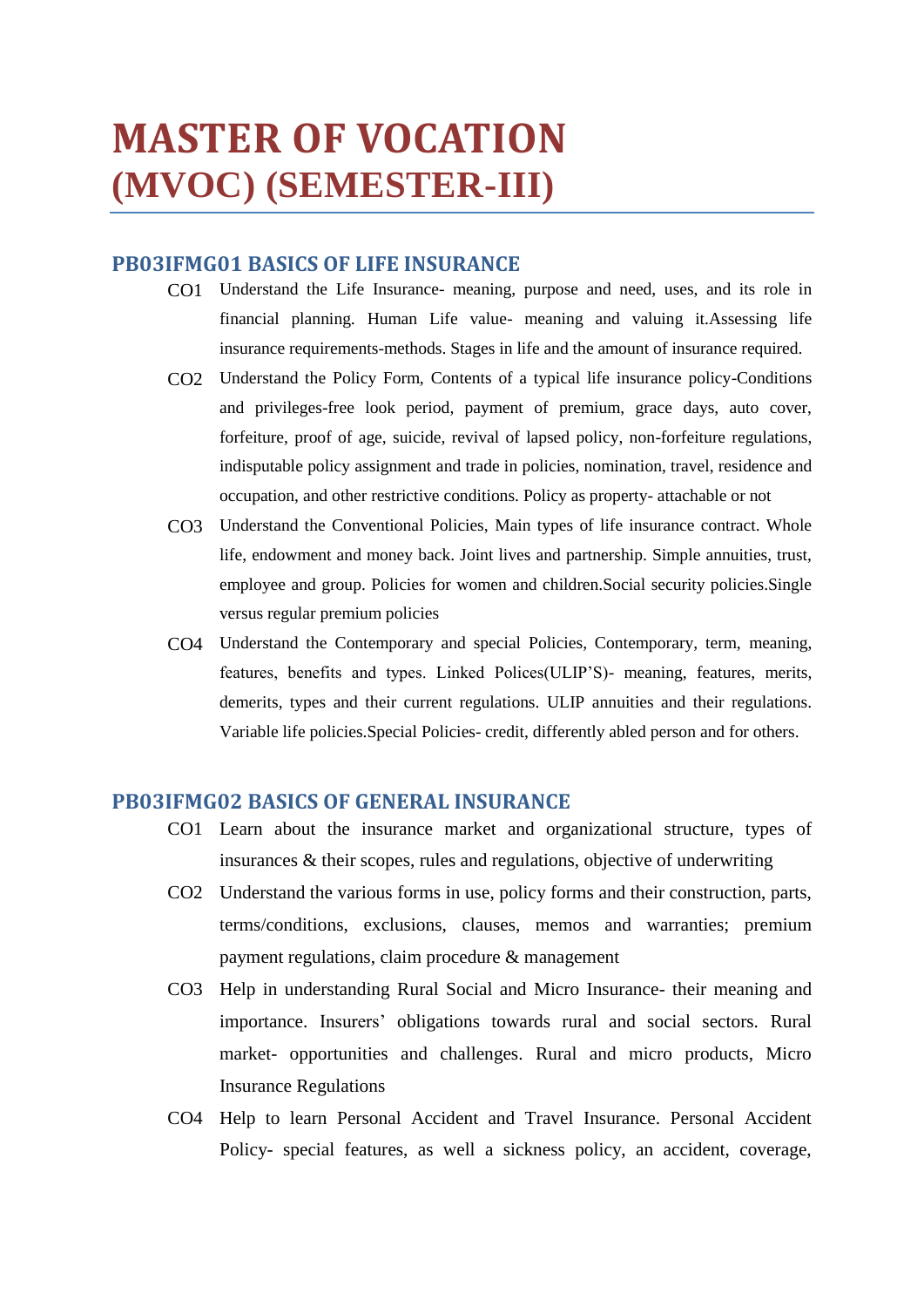benefits, provisos, exclusions, conditions, bonus and extensions

#### **PB03IFMG03 INSURANCE MANAGEMENT - I**

- CO1 Understand the concepts and features of Insurance, Types of Insurance, Essential of a valid contract.Fundamental principles of ;Insurance, Socioeconomics significance of recent development to Insurance sector, Role of IRDA.
- CO2 Students can learn Life Insurance: Fundamental Principles, procedure for taking a policy, kinds of policies, Mortality table, Settlement of claims, death claims, adjustment for loans, unpaid premiums and interest, paid up value, surrender value , foreclosure and alterations.
- CO3 Understand Insurance Claim. Claim settlement procedure. Claim for loss of stock, claim for loss of profit, conditions ;included ;loss of profit policies
- CO4 Learn Risk and Investment Management : Concept types of risks, management and control of risks, techniques of risk management

#### **PB03IFMS01 MARINE & RURAL INSURANCE**

- CO1 Students will be able to learn the history of Marine Insurance Market in India, Parties to a contract and role of intermediaries, Contracts of Sale, Inco terms, Finance for trade (bill of exchange, documentary credits etc., Marine Insurance Act, 1963
- CO2 Students will be able to understand the Scope & Policy Terms & Conditions for Cargo Insurance, Underwriting and rating factors in Cargo Insurance, Containers, Pallets and multimodal transport systems and the particular characteristics of these systems, Types of Losses and the measure of indemnity applicable to them
- CO3 Students will be able to grasp the knowledge on types of agricultural insurance, Organizations transacting agricultural insurance, Crop insurance underwriting and settlement of claims, Hail insurance, Problems of crop insurance, Farmers Package policy, Cattle wealth in Indian rural economy, Types of cattle and buffaloes
- CO4 Helpful to understand Poultry insurance, Insurance of pigs, sheep and goats, camels etc., other miscellaneous agricultural insurance, Aquaculture, Silkworm, Honeybees, Horticulture, Floriculture, Bio-gas, Animal driven cart, IRDA Regulations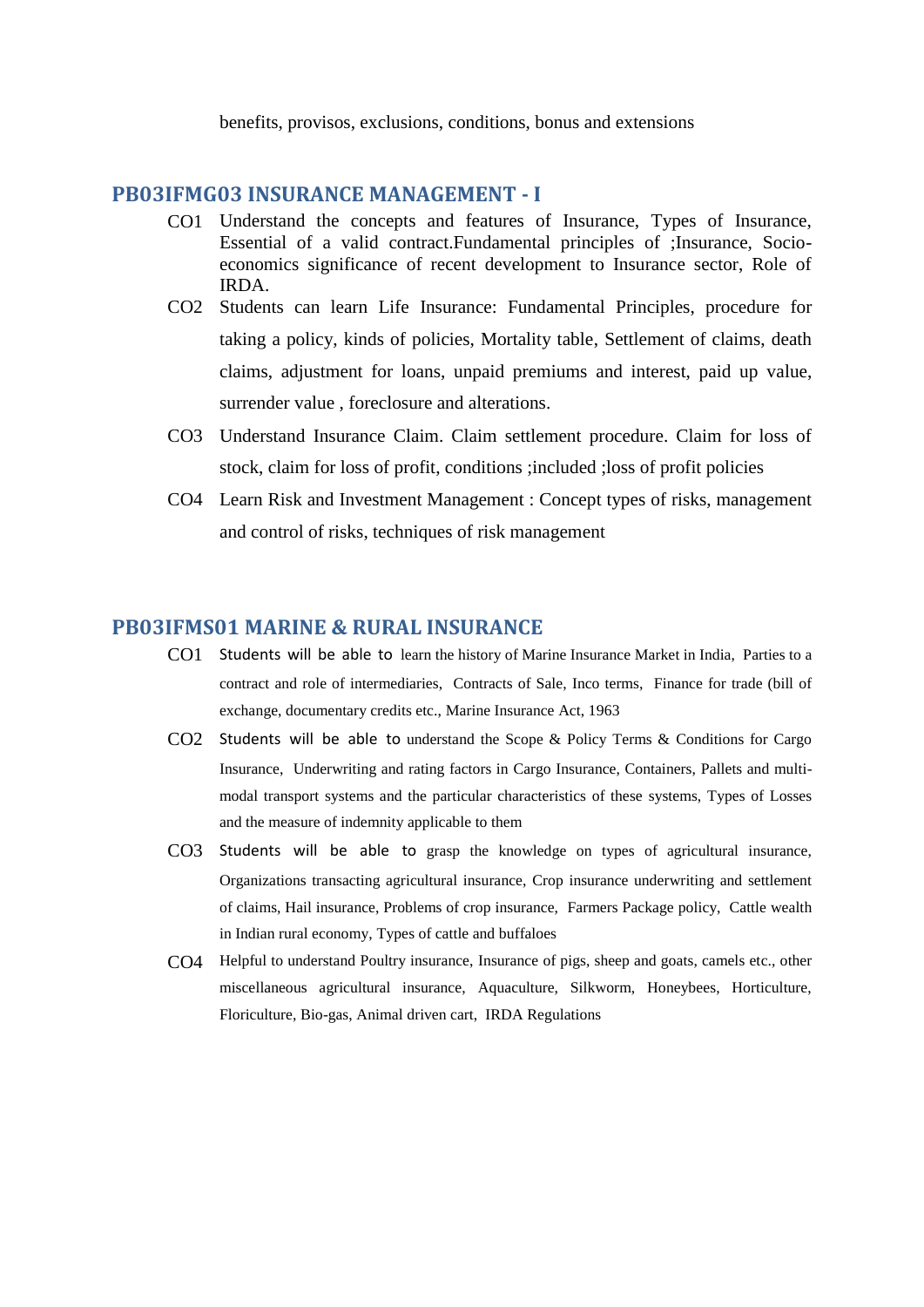#### **PB03IFMS02 FIRE & MOTOR INSURANCE**

- CO1 Understand the History of fire insurance Nature and functions Causes of fire – prevention of loss – application of basic principles - The Standard Fire and Special Perils Policy – General exclusions and conditions –Reinstatement value policies – Declaration policies
- CO2 Learn about Fire Insurance documents , Underwriting and Re-insurance, Indian fire reinsurance programme, Fire insurance claims, Legal Aspects Duties of the insured, Onus of proof, the Doctrine of Proximate Cause, Insured perils, Expected Perils, Rights of Insurers and Warranties
- CO3 Understand the History of Motor Insurance, Basic Principles, Types of Motor Vehicles, Introduction to Motor Vehicles Act 1939 & 1988, Motor Policies, Standard form for Liability only policy
- CO4 Learn about the Registration and Insurance, Tariff for commercial vehicles , Regulations, Scope, Rating Factors, Minimum values, Motor Vehicles Act, Passenger Risk, Limitations, Own Damage Claims, Preliminary, Assessment Settlement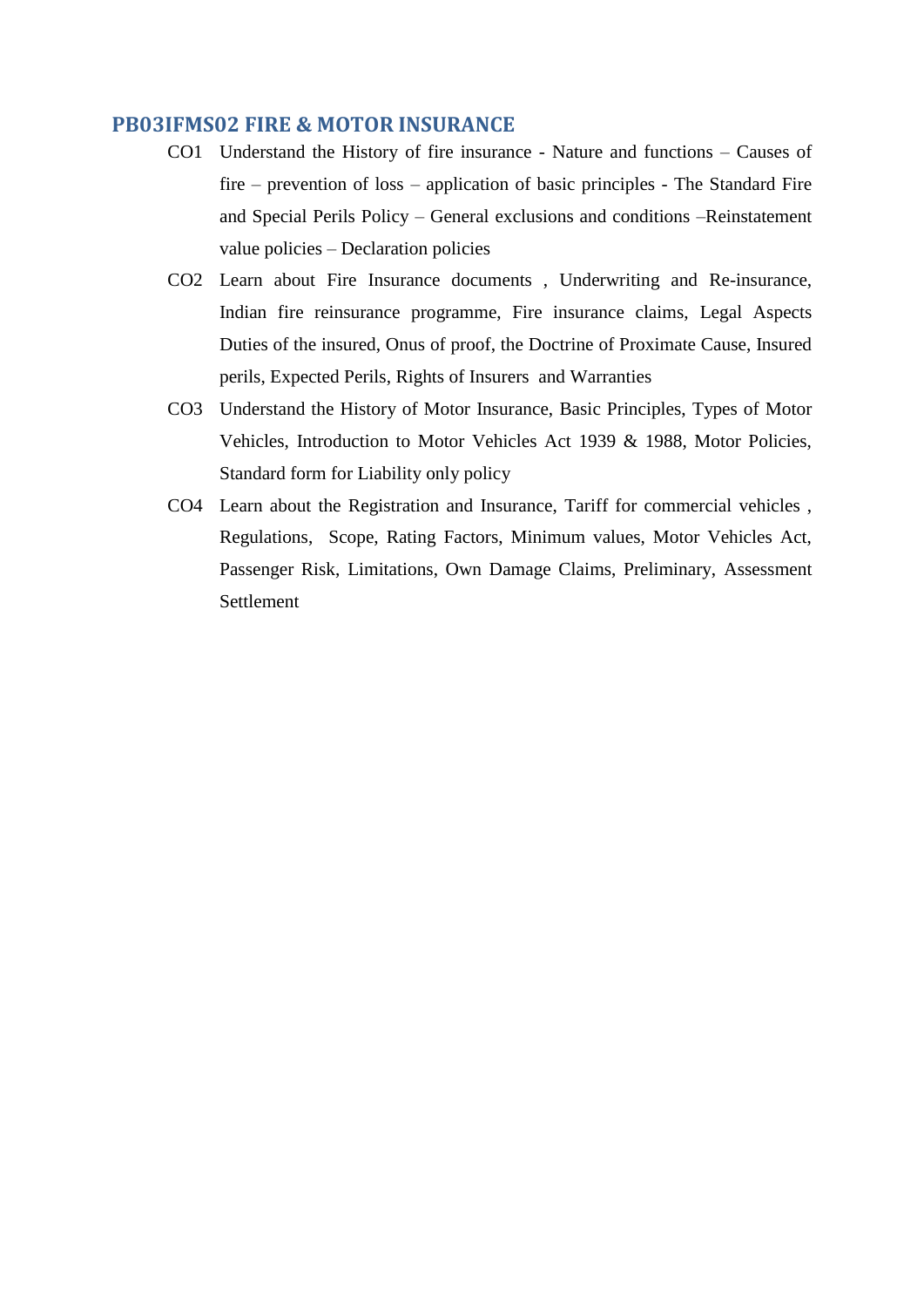# **MASTER OF VOCATION (MVOC) (SEMESTER-IV)**

# **PB04IFMG01 ADVANCE OF LIFE INSURANCE**

- CO1 Students will learn Underwriting and Pricing
- CO2 Understand the Policy Servicing, meaning and facets, need, and IRDA's guidelines, Tapping technology to stay competitive- technological barriersfaceless technology. Service with sensitivity
- CO3 Helpful to understand the Servicing Activities during the policy term , premium notice, premium collection and processing, change in mode of premium payment, lapse intimation, revival, alterations, non-forfeituresurrender and paid up, loans, foreclosure
- CO4 Understand to Claim Services, Maturity and death claims- documents required and the procedure to make a claim, processing of claims, early and fraudulent claims, supplementary benefit payments, and claimant's title. Settlement options

## **PB04IFMG02 ADVANCE OF GENERAL INSURANCE**

- CO1 Understand the Liability Insurance, meaning, importance, special features, and an approach to deal with societal risk. First party and third party insurance. Basis of liability- direct, vicarious, tort, legal and contractual
- CO2 Learn the Under the Public liability Act, 1991.Public liability- (optional) industrial and non-industrial risks. Employer Liability- under the Employees Compensation Act, 1923 and The Fatal Accidents Act, 1855
- CO3 Learn the Miscellaneous Insurance meaning and scope. Burglary insuranceprivate dwellings and business premises. Householders' and Shopkeepers 'package policies
- CO4 Understand Fidelity (crime) insurance meaning and special features. Contract of guarantee (suretyship) and guarantee insurance. Commercial Fidelity Policies.Court Bonds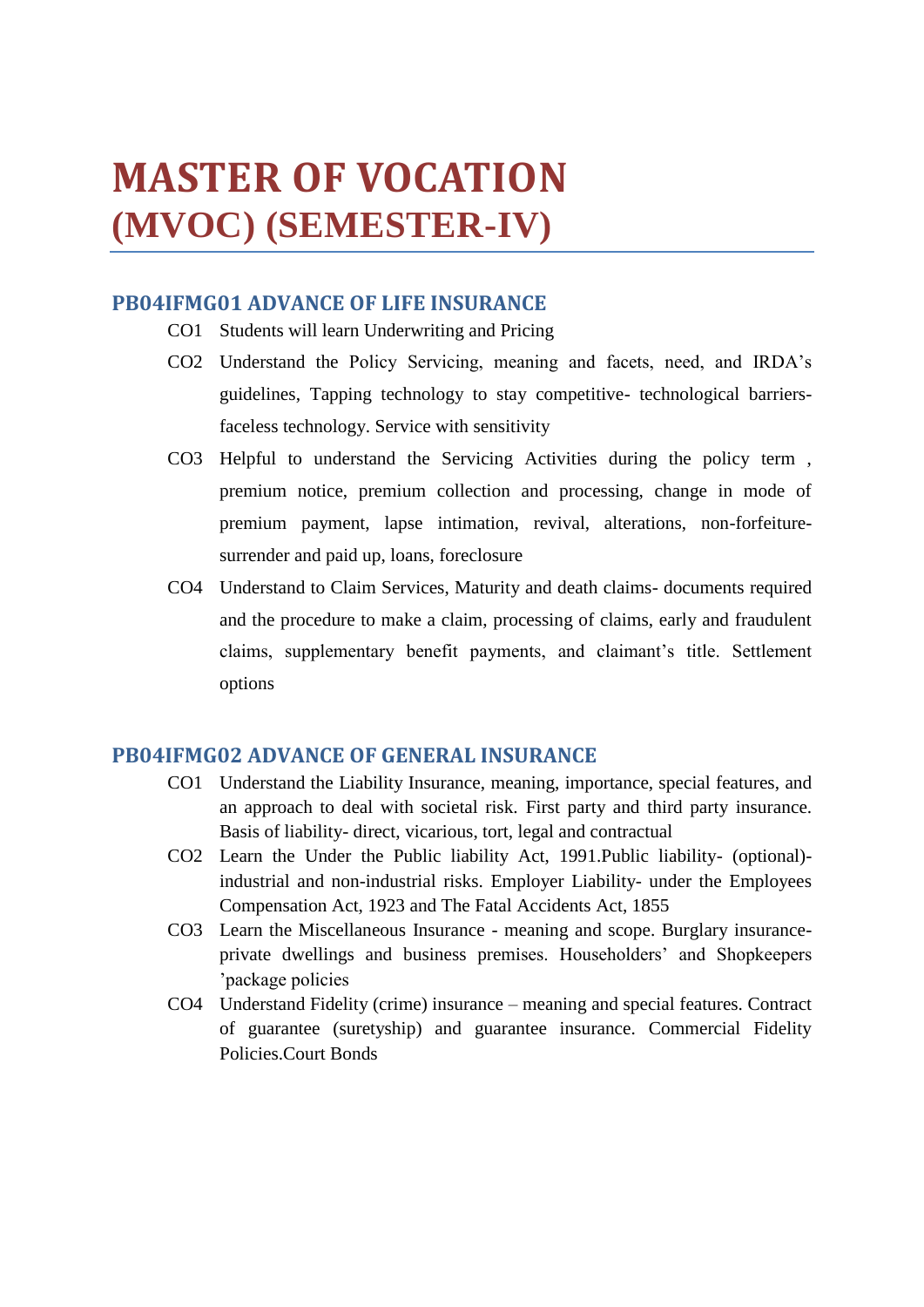### **PB04IFMG03 INSURANCE MANAGEMENT - II**

- CO1 Will help the students to understand the process of Insurance documents, Proposal form, Cover note, Certificate of Insurance, Endorsement, Renewal Notice, Claim form, Survey Report. Basic parts
- CO2 Enable the students learn the Types of Insurer, Insurance Intermediaries, Distribution system in insurance industry, Important activities of an insurance company, Typical operational structure of an Insurance Company
- CO3 Make the students enriched with the study of Legislative  $\&$  Regulative matters-Aim, Objective & Areas of regulation, Insurance Act 1938, IRDA Act 1999, GIBNA 1972, LIC Act 1956, Consumer Protection Act 1986, Insurance Ombudsman, Role of T. A. C. ,Contract Act 1872, Malhotra Committee
- CO4 Provide the students to understand the concept & Classification of Claim, Essential elements of Claim, Claim procedure, Role of insured & insurer in claim management, Claim settlement & its significance, Nature of claim

### **PB04IFMS01 GROUP & HEALTH INSURANCE**

- CO1 Will help the students to Group insurance: Definition , Feature & Basic Principles of Group insurance, Group underwriting consideration, Eligible group, Individual vs Group insurance, Benefits of Group insurance, Reason for growth of Group insurance, Opportunities for agents
- CO2 Provide the knowledge about Employee Deposit Linked Insurance (EDLI)  $\&$ Non EDLI, Group Gratuity Scheme, Group Annuity Scheme, Group Savings Linked Scheme, Voluntary Retirement Scheme, Group Leave Encashment Scheme, Rural Group Life Insurance Scheme, Landless Agricultural Laborers Group Insurance, Group Insurance & Taxation.
- CO3 Provide the knowledge about Health Insurance: Meaning & Distinctive feature of Health Insurance, Principle of Health Insurance, Third Party Administrator, Types of Health Insurance, Surgical expense insurance, Major Medical Insurance, Long term care, Disability income,
- CO4 Provide the knowledge about Mediclaim Insurance ,Bhavishya Arogya Policy, Tertiary care, Jan Arogya Bima, Cancer Insurance, Overseas Mediclaim Insurance, Claim settlement Features, Employee State Insurance Scheme

### **PB04IFMS02 ENGINEERING & LIABILITY INSURANCE**

- CO1 Help the students to understand the Liability Insurance- Introduction-Historical Background- Basic Principles of Insurance- Insurable Interest-Indemnity- Utmost Good Faith- Scope of Liability Insurance- Special Features of Liability Insurance
- CO2 Encourage the students to learn Employer's Liability for Negligence of Employees- Principal's Liability for Negligence of Contractors- The Law of Strict Liability- The Law of Absolute Liability- Director's & Officer's